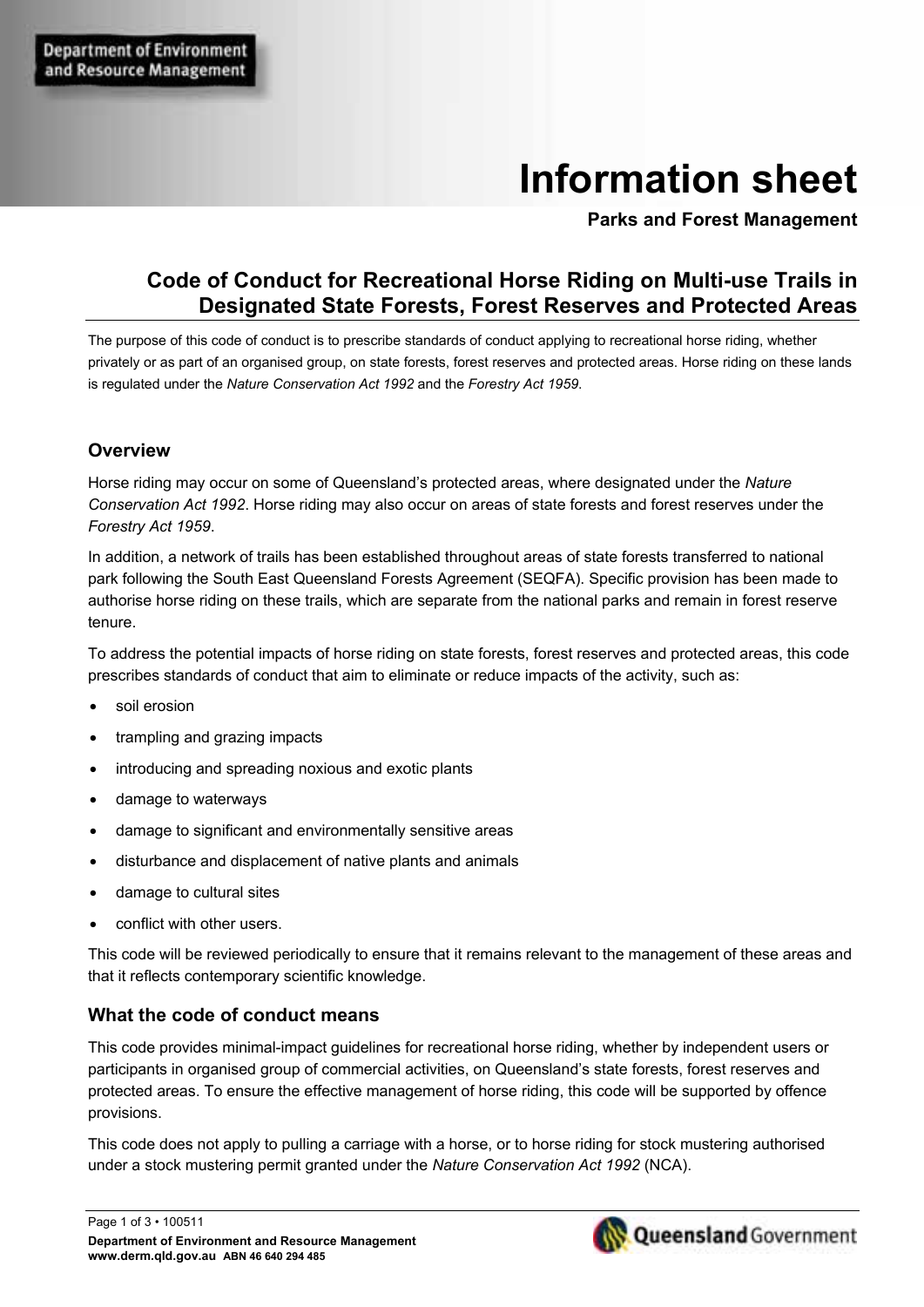# **Where the code of conduct applies**

This code applies to horse riding in Queensland's state forests, forest reserves, national parks (recovery), conservation parks, resources reserves, and along the Bicentennial National Trail where it intersects protected areas.

# **Standards of conduct for horse riders**

The following provisions are designed to minimise the impact horses have on an area. When riding in a designated state forest, forest reserve or protected area, horse riders must:

- ride only on formed management roads or areas designated for horse riding. Do not take shortcuts or form new trails
- obey notices and signs erected by the chief executive of the Department of Environment and Resource Management (DERM)
- obtain a permit before conducting a group ride, as required in the DERM operational policy Horse Riding
- obtain a permit before conducting organised riding events (such as competitive rides, special equestrian events or commercial activities), as required in the DERM operational policy Horse Riding
- not allow horses to remain in a state forest, forest reserve or protected area overnight other than in designated areas
- only allow horses to cross natural watercourses at designated crossing points on the trail, to protect watercourses in the area
- not allow horses to enter or remain in natural watercourses. Do not wash horses in natural watercourses and use designated watering points to water horses, where provided
- not mark trees or place any navigational marks or other signs in the area, unless authorised under a permit
- ensure horses are under control or securely tethered at all times. Horses must be controlled so that they do not annoy or place another person in danger, or cause damage to the area
- remove all litter brought into the area by the rider.

# **Additional guidance for horse riders**

There is anecdotal evidence to suggest that some horse riding activities, additional to those described above, may impact on the environment. To further minimise their impact on sensitive areas, it is recommended that horse riders:

- avoid riding during or immediately after wet weather conditions
- avoid spreading weeds. Horse riders should:
	- provide weed-free, good quality, processed feed to horses at least 48 hours prior to entering a forest reserve or protected area
	- ensure that horses' coats, hooves, equipment and floats are clean and free of seeds before park visits.
- tether horses at hitching posts or resting areas only for short periods to minimise local impacts (erosion and compaction of soil or contamination of the site by accumulation of faeces and urine)